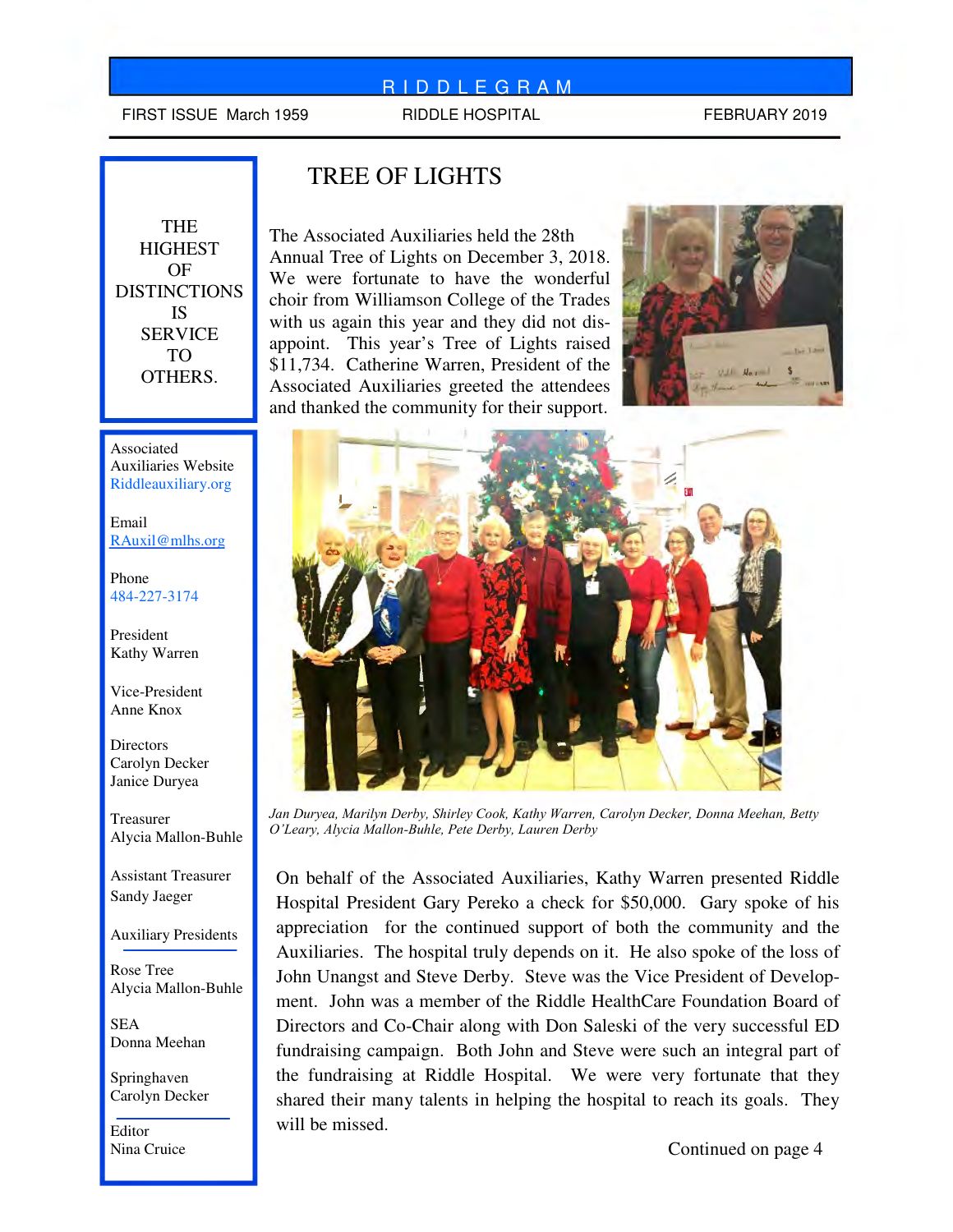## Welcome to Daniel Green

Riddle's new Executive Director of Development joined us at the Tree of Lights. Dan Green is replacing Becky Sassi who is now at Lankenau.

Dan was born and raised in Sharon Hill and currently resides in Drexel Hill with his wife Jennifer and their puppy Brody.

After graduating from Monsignor Bonner High School, Dan received his BS in Health Behavior Science from the University of Delaware.



*Sandy Swank, Dan Green, Karrie Borgelt, Amanda Murasko ,Gina Lee, Gary Perecko, Marilyn Derby, Pete Derby, and Lauren Derby* 

Dan has served as Senior Business Development Director of the American Heart Association in Philadelphia. In that role, Dan was responsible for the Philadelphia Heart Walk, an event which many Mainline employees participate in each year. The Heart Walk gave Dan the opportunity to get to know the Mainline organization and appreciate the patient first culture that we cherish. Most recently, Dan served as the Vice-President of Development for the Mid-Atlantic Region of the American Lung Association.

It usually takes quite some time for people to feel at home in a new position but Dan feels a little differently. "Working at Riddle is the perfect fit for me. While I have only been at Riddle for a little more than a month, the hospital has been a part of my family for a very long time." His wife Jennifer was born here and both families have received their health care at Riddle.

The Riddle Country Fair even factors in here as Dan's mother-in–law and her siblings grew up attending the Fair each year. Now that fact will make most of the auxilians—me included— feel a tad old as we were running the fair booths back then —not going on the rides.

We are delighted to welcome Dan and look forward to working with him on future projects. The feeling is mutual. As Dan stated, " I have been in Development my whole career, but it is pretty cool to now be able to raise funds for my community hospital. I am fascinated with the long history of Riddle, but also extremely optimistic and excited for what lies ahead for this hospital."

### RIDDLE 5 K



The first 5 K run was a success. The run was held at Ridley Creek State Park on October 13, 2018. Eighty-seven runners, forty walkers, and eleven tots crossed the finish line. Forty-two volunteers worked hard before, during, and after the event to make it a success. Even the rain could not dampen the spirits of the participants.

The event had 30 major sponsors and 110 donors and raised \$10,601 for the NICU. A huge "Thank You" to Associate Director of Development Gina Lee, Chair Amy Smith , Marketing Manager Jamie Rogers and all the volunteers.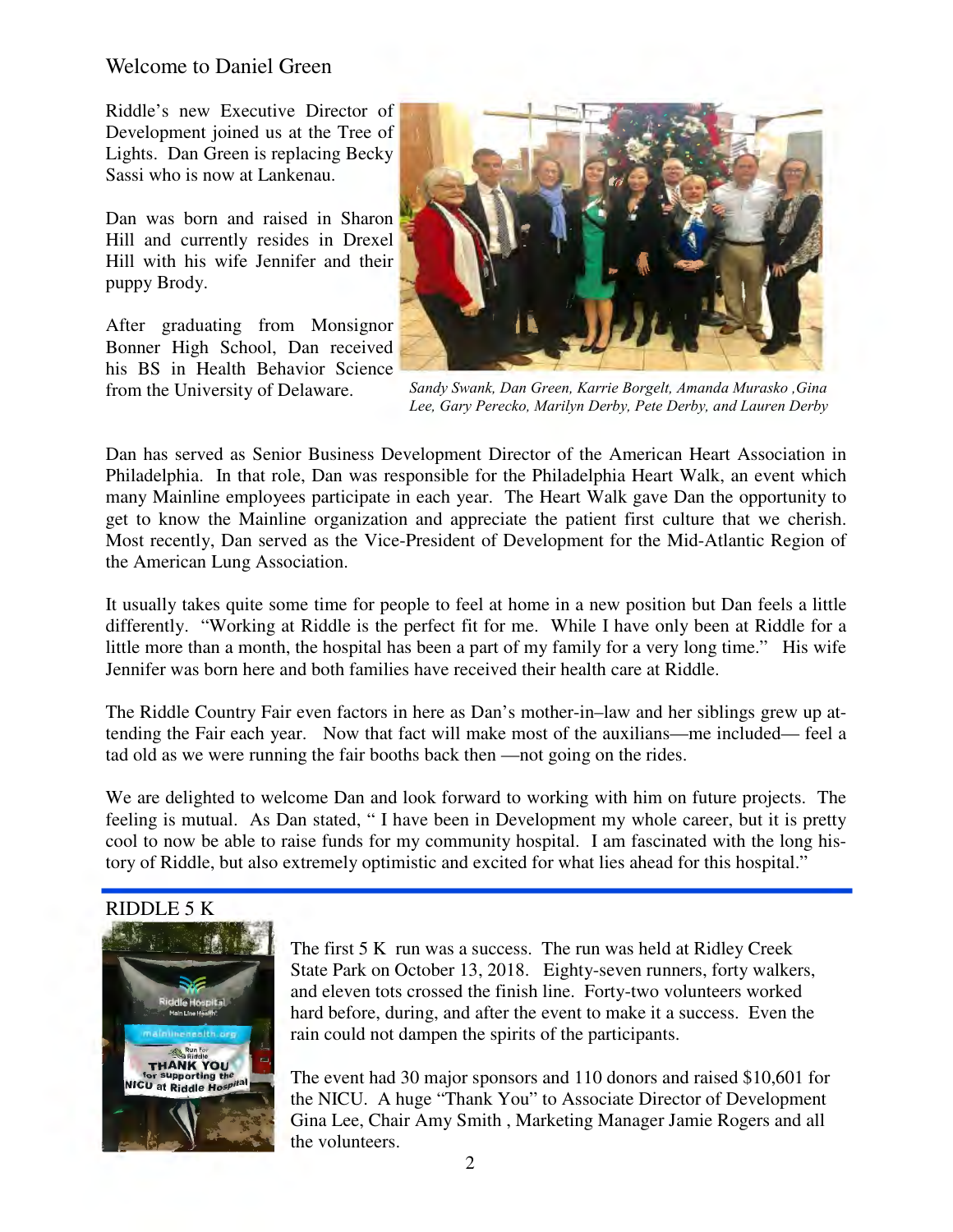

RIDDLE THRIFT SHOP

Thank you Beth Price-Williams for THE CENTER 3 the fabulous review you gave us on February 4th and thank you Destination Delco for sharing it on your Facebook page.

# VENDOR SALES ARE LOCATED IN LOBBY OF HEALTHCARE



Check out the article on

https://www.onlyinyourstate.com/pennsylvania/riddlethrift-shop-pa/

It is no surprise that "The Life-Changing Magic of *Tidying Up*" has sold over 11 million copies. So many people are unhappy with the amount of clutter in their lives and they are actively looking for ways to address it. We can help. Pack up all those unwanted items and bring them to the Thrift Shop. We will happily accept donations during regular store hours :

Monday –Friday 9:30 to 4

Saturdays—11 to 3

Thrift shops have been helping people recycle for years.  $\overrightarrow{A}$ Used clothing and no longer needed household items A should not end up in landfills. Donate them and allow someone else to use them. The Riddle Thrift Shop has been doing just that for 58 years.

Check out our website at riddlethriftshop.com and Follow us on Facebook.



## MERRY TOKEN GIFT SHOP

Eileen O'Brien and her Chairs Joyce Cori and Nancy McKean are back from the gift shows where they found some really great items for the shop.

They have the new and very popular

cactus fragrance wax vessel by Habersham. Just place in your room and enjoy the pleasant aroma. No burning required!

They have tea from a local company available in many flavors in tall and mini tins. Only .50 per cup! Pair it with the honey spoons and a spiced mug mat and you have a beautiful and thoughtful gift!

The shop carries the newest and hottest jewelry lines like Stia sterling silver, Mantra Bands and Empowered bracelets that are pictured on the right and on Oprah's fav list!

They did not forget the babies. Super cute new baby items are arriving too! Stop in and browse. You will not be disappointed.



| February 19-20     | <b>Classic Designs</b>     |
|--------------------|----------------------------|
| February 26-27     | <b>Fashion Accessories</b> |
|                    | & Dog Beds                 |
| February 28        | Tupperware                 |
| March 1            | Tupperware                 |
| <b>March 11-12</b> | IGC                        |
| March 13           | Kool Kat                   |
| <b>March 14-15</b> | Children's Clothing        |
| March 19-20        | <b>Classic Designs</b>     |
| <b>March 21-22</b> | Linens by Peggy            |
| March 26           | <b>Bag Shop</b>            |
| March 27           | Polish Pottery and G       |
|                    | Foods                      |
| April 2            | Claire's Deco              |
| April 3-4          | Beauty & The Beads         |
| April 8-9          | IGC                        |
| April 11           | Springhaven Bake Sa        |
| $\Lambda$ nril 12  | Mindy's Iawals             |

March 14-15 Children's Clothing March 19-20 Classic Designs March 21-22 Linens by Peggy March 27 Polish Pottery and Greek uty & The Beads April 11 Springhaven Bake Sale April 12 Mindy's Jewels April 15-16 Elite Gems April 17 Sock Sale April 18 Candy Time April 23-24 Heigh Ho Silver April 25-26 Clay Studio Pottery May 2-3 New Creations May 7-8 Aestheticals May 10 Claire's Decor May 13-14 IGC May 16-17 Cyn Mould Fine Art May 22 Dawns Dog Collars June 4-5 Tupperware June 7 Boutique on Wheels June 10-11 IGC June 12 Heigh Ho Silver

June 13-14 Children's Clothing June 18 Sports Memorabilia